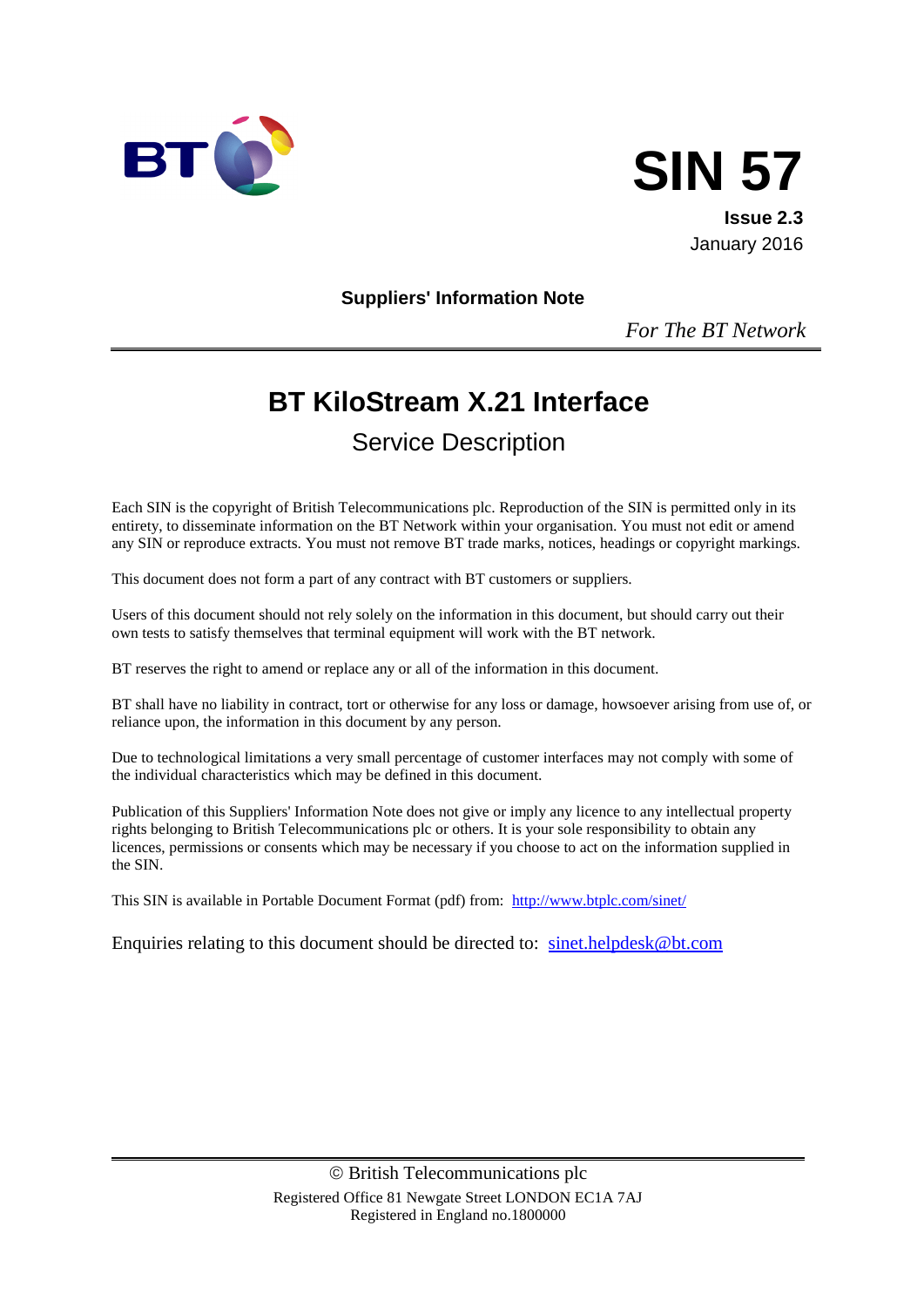#### **CONTENTS**

| 1.                |                |  |
|-------------------|----------------|--|
| 2.                |                |  |
| 3.                |                |  |
| 4.                |                |  |
| 5.                |                |  |
| 5.1<br>5.2<br>5.3 | 5.1.1<br>5.1.2 |  |
| 6.                |                |  |
| 6.1<br>6.2<br>6.3 | 6.1.1          |  |
| 7.                |                |  |
| 8.                |                |  |
| 9.                |                |  |
| 10.               |                |  |
| 11.               |                |  |
| 12.               |                |  |
| 13.               |                |  |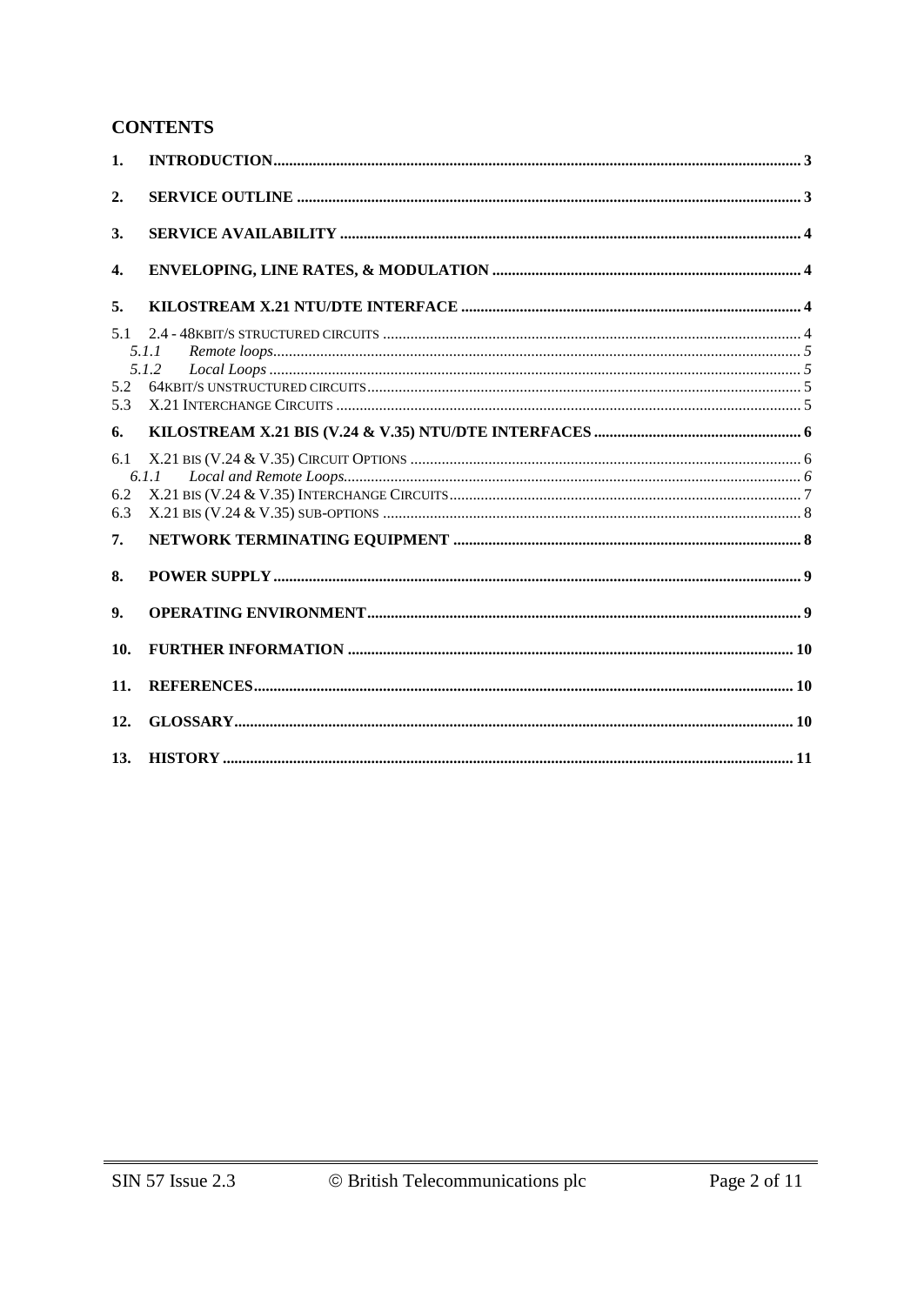#### **1. Introduction**

This Suppliers' Information Note (SIN) describes the "BT KiloStream" service using the X.21<sup>[1]</sup> and X.21 bis<sup>[2]</sup> (V.24 & V.35) interfaces. The SIN provides information about this service for terminal equipment manufacturers and developers.

*Note: KiloStream Low Speed products (2.4, 4.8, 9.6kbit/s) and 19.2kbits/s KiloStream High Speed (including the X21 bis (V.24) interface option) have been withdrawn from new supply since November 2012. All remaining KiloStream products (that is the 48kbit/s and 64kbit/s services) will be withdrawn from new supply on 1st September 2016. It is further expected that all KiloStream products (at all speeds) will be completely withdrawn from service in March 2020.*

#### **2. Service Outline**

The BT KiloStream service enables the exchange of serial binary synchronous data, using point to point private circuits with digital transmission throughout the network. The service incorporates extensive supervisory, alarm, and testing facilities.

*Note: KiloStream Low Speed products (2.4, 4.8, 9.6kbit/s) and 19.2kbits/s KiloStream High Speed (including the X21 bis (V.24) interface option) have been withdrawn from new supply since November 2012. All remaining KiloStream products (that is the 48kbit/s and 64kbit/s services) will be withdrawn from new supply on 1st September 2016. It is further expected that all KiloStream products (at all speeds) will be completely withdrawn from service in March 2020.*

The X.21 / X.21 bis interfaces facilitate full duplex transmission of data at 2400, 4800, 9600, 19200 and 48000bit/s over the network. In addition, an 'unstructured' 64000bit/s facility is available which uses Data and Timing circuits only. X.21 bis (V.24 & V.35) interfaces allow connection of Data Terminal Equipment (DTE) which is designed for interfacing to synchronous V series modems. Table 1 illustrates the range of X.21 & X.21 bis interfaces and associated data speed options.

| <b>Speed</b> | X.21   | $X.21$ bis | $X.21$ bis |
|--------------|--------|------------|------------|
| kbit/s       |        | (V.24)     | (V.35)     |
| 2.4          | ∗      | *          |            |
| 4.8          | $\ast$ | $\ast$     |            |
| 9.6          | *      | *          |            |
| 19.2         | $\ast$ | *          |            |
| 48           | $\ast$ |            | *          |
| 64           | *      |            |            |

It should be noted that the KiloStream service enables Network Terminating Units (NTU) *[also known as Data Circuit-Terminating Equipment - DCE]* having an X.21 interface to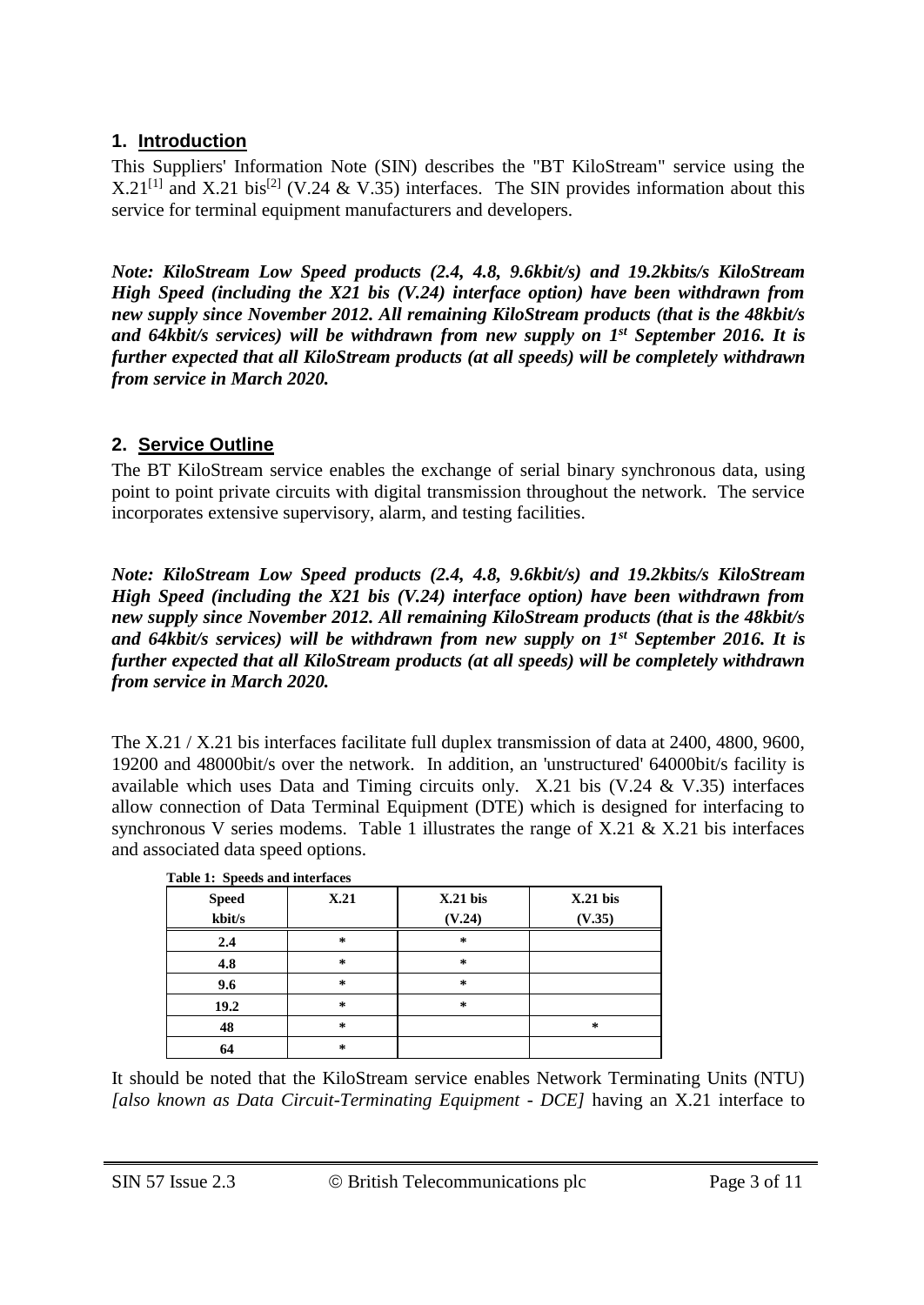work to an NTU operating at the same data rate but using an X.21 bis interface, thus giving flexibility in the use of DTE.

#### **3. Service Availability**

The BT KiloStream service, implementing the X.21 & X.21 bis interfaces, was launched in 1982 throughout the UK (inland only).

*Note: KiloStream Low Speed products (2.4, 4.8, 9.6kbit/s) and 19.2kbits/s KiloStream High Speed (including the X21 bis (V.24) interface option) have been withdrawn from new supplysince November 2012. All remaining KiloStream products (that is the 48kbit/s and 64kbit/s services) will be withdrawn from new supply on 1st September 2016. It is further expected that all KiloStream products (at all speeds) will be completely withdrawn from service in March 2020.*

# **4. Enveloping, Line Rates, & Modulation**

The NTU will code contiguous, isochronous binary data received from the DTE into envelopes with a  $6 + 2$  structure. This procedure applies to all data rates except 64kbit/s which is not structured. The data is then modulated using a diphase modulation technique known as WAL 2. The NTU also performs the complementary demodulation and decoding in the receive path.

# **5. KiloStream X.21 NTU/DTE Interface**

The X.21 interface is a 15 way D-type socket (female) and is available at all speeds. The offering is set as shown in Sec. 5.1 & 5.2 with no variable options.

# **5.1 2.4 - 48kbit/s structured circuits**

*Note: KiloStream Low Speed products (2.4, 4.8, 9.6kbit/s) and 19.2kbits/s KiloStream High Speed (including the X21 bis (V.24) interface option) have been withdrawn from new supply since November 2012. All remaining KiloStream products (including the 48kbit/s service) will be withdrawn from new supply on 1st September 2016. It is further expected that all KiloStream products (at all speeds) will be completely withdrawn from service in March 2020.*

Local and remote loops may be activated by means of buttons on the NTU or by the Data Terminal Equipment (DTE).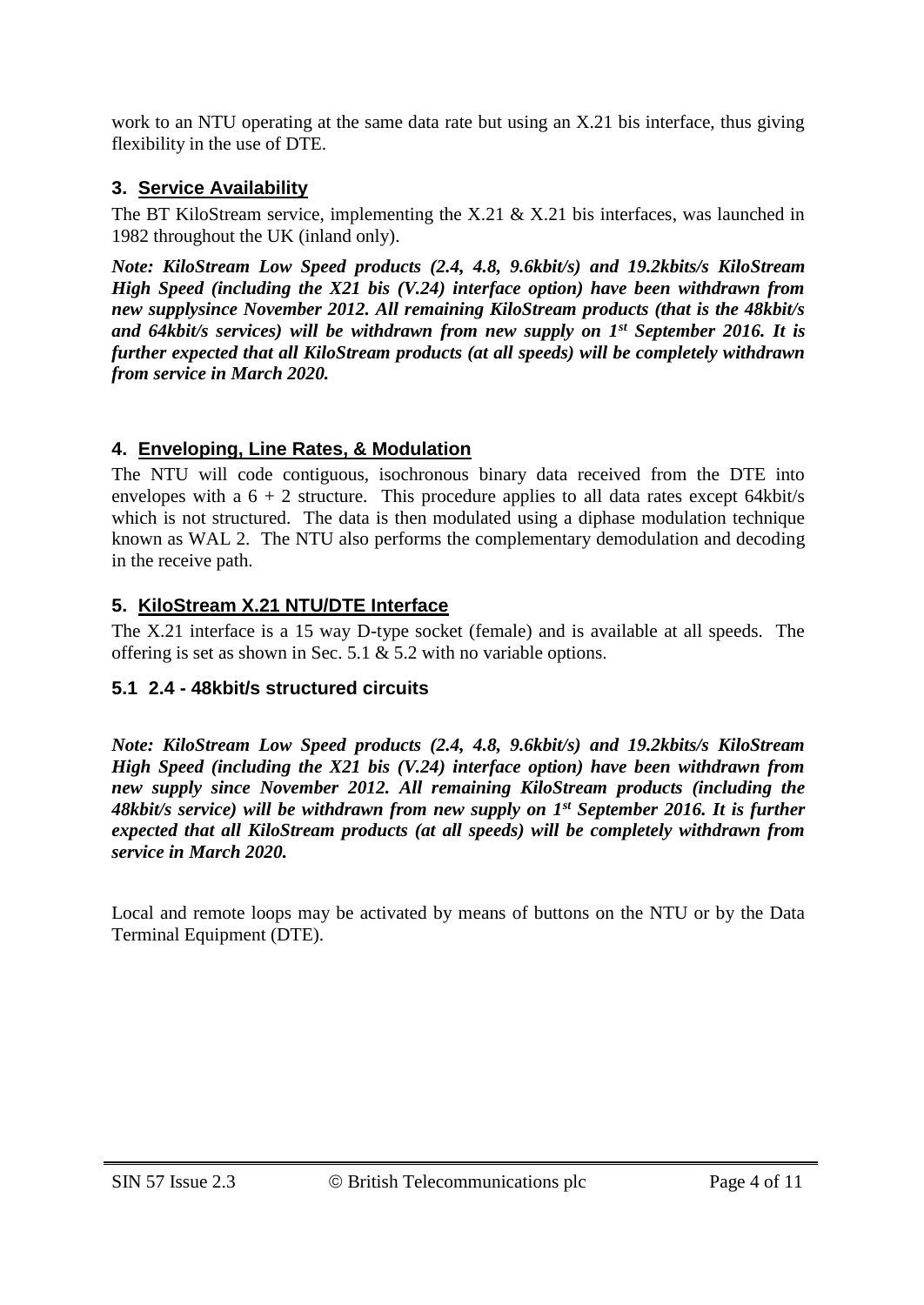#### 5.1.1 Remote loops

Remote loops can be applied from the DTE if the following conditions are satisfied:

- The Control (Circuit C) is OFF
- The DTE sends a continuous 11001100 pattern
- This pattern must be preceded by at least one Binary 1 within the preceding 16 bit intervals
- Loop activation is indicated by return of the 11001100 sequence. The DTE responds to loop activation within 0.7 seconds by an OFF to ON transition on the Control (Circuit C)
- The loop will subsequently be removed when an ON to OFF transition is placed on the Control (Circuit C) by the DTE

#### 5.1.2 Local Loops

Local loops can be applied from the DTE if the following conditions are satisfied:

- The Control (Circuit C) at both ends is OFF
- The DTE sends on the T circuit a binary pattern consisting of 11001100 with control **OFF**
- This pattern must be preceded by a continuous Binary 0 pattern persisting for at least 24 bit intervals
- Loop activation is indicated by return of the 11001100 sequence. The DTE responds to loop activation within 0.7 seconds by an OFF to ON transition on the Control (Circuit C)
- The loop will subsequently be removed when an ON to OFF transition is placed on the Control (Circuit C) by the DTE.

The local loop pattern is referred to as Local Loop Code A. All KiloStream NTUs will respond to this code, although those with an LCD display will also respond to Local Loop Code B. This code consists of a continuous 11110000 pattern. All other conditions are the same as for Local Loop Code A activation.

#### **5.2 64kbit/s unstructured circuits**

On X.21 unstructured circuits, test loops can only be applied at the NTU.

*Note: The 64kbit/s KiloStream service will be withdrawn from new supply on 1st September 2016. It is further expected that all KiloStream products (at all speeds) will be completely withdrawn from service in March 2020.*

| Table 2: X.21 Interchange Circuits                                                                                   |                |                       |                   |    |  |
|----------------------------------------------------------------------------------------------------------------------|----------------|-----------------------|-------------------|----|--|
| <b>ITU-T</b> circuit                                                                                                 | Direction of   | Circuit               | <b>PIN</b> number |    |  |
| designation                                                                                                          | signalling     | description           | A                 | B  |  |
| G                                                                                                                    |                | Common return         |                   |    |  |
|                                                                                                                      | <b>DTE-NTU</b> | Transmit data         |                   |    |  |
| R                                                                                                                    | <b>NTU-DTE</b> | Receive data          |                   |    |  |
|                                                                                                                      | <b>DTE-NTU</b> | Control               |                   | 10 |  |
|                                                                                                                      | <b>NTU-DTE</b> | <b>Indication</b>     |                   | 12 |  |
| S                                                                                                                    | <b>NTU-DTE</b> | Signal element timing |                   | 13 |  |
| Circuits working at 64kbit/s data rate are 'unstructured' and use G, T, R and S circuits. However, I circuit will be |                |                       |                   |    |  |

#### **5.3 X.21 Interchange Circuits Table 2: X.21 Interchange Circuits**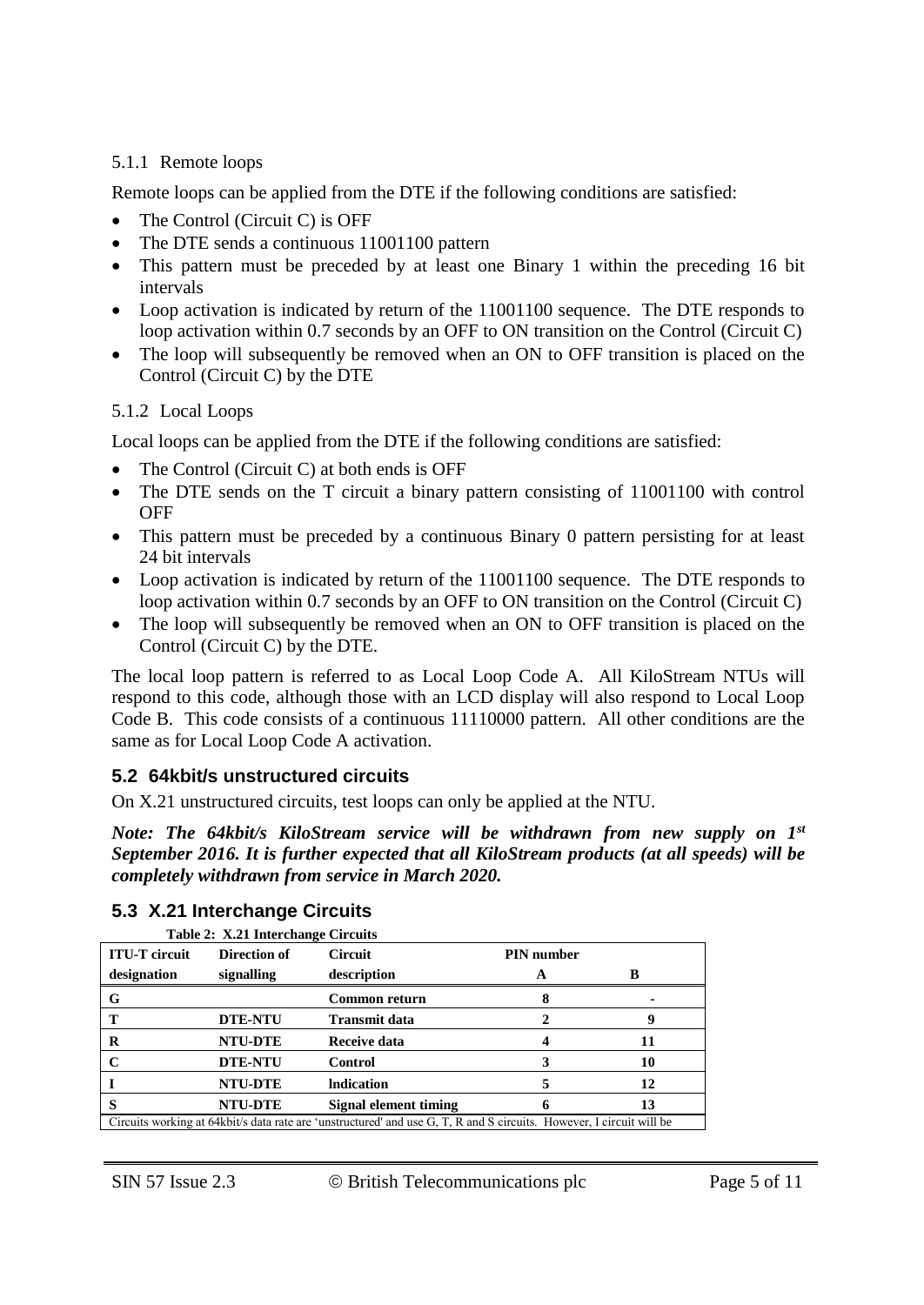permanently ON except under fault conditions

#### **6. KiloStream X.21 bis (V.24 & V.35) NTU/DTE Interfaces**

These interfaces allow connection of data terminal equipment that is designed for interfacing to synchronous V series modems.

#### **6.1 X.21 bis (V.24 & V.35) Circuit Options**

*Note: KiloStream Low Speed products (2.4, 4.8, 9.6kbit/s) and 19.2kbits/s KiloStream High Speed (including the X21 bis (V.24) interface option) have been withdrawn from new supply since November 2012. All remaining KiloStream products (including the X21 bis V.35 interface) will be withdrawn from new supply on 1st September 2016. It is further expected that all KiloStream products (at all speeds) will be completely withdrawn from service in March 2020.*

V.24 presentation can be supplied for speeds up to and including 19.2kbit/s using a 25 way D-type socket (female). There are further sub-options on electrical interchange circuits 106, 107 and 108/1 (See Sec. 6.3).

V.35 presentation can only be supplied for a speed of 48kbit/s, using a MRAC 34S-J2 socket (female). There are further sub-options on electrical interchange circuits 106 and 107 (See Sec. 6.3).

6.1.1 Local and Remote Loops

Remote and local loops may be activated from either the NTU or the DTE.

Remote loops are controlled via circuit 140. If this circuit is ON, a remote loop is applied. When the condition on circuit 140 is removed, the loop is deactivated.

Local loops are controlled in a similar manner; but utilise circuit 141.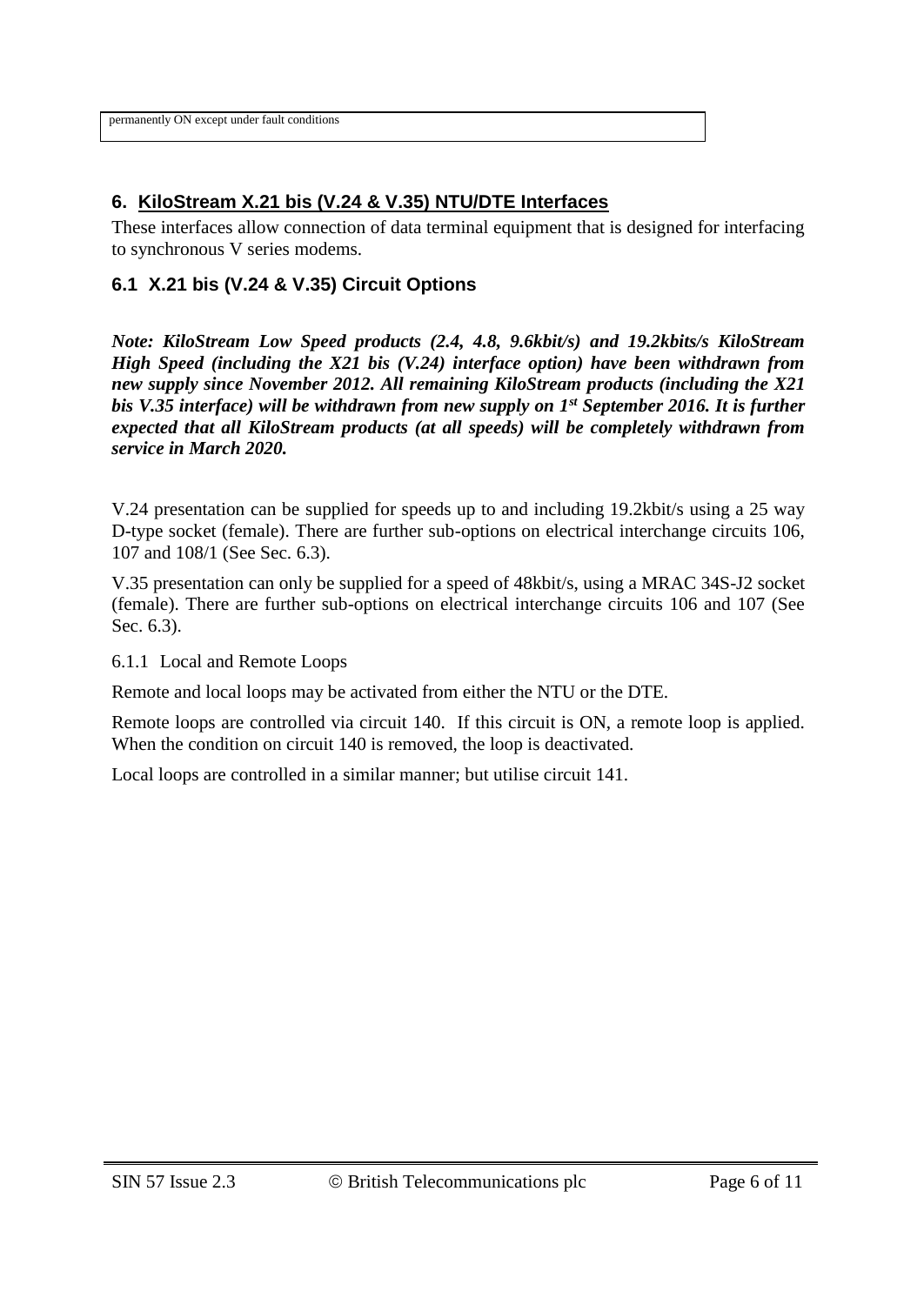| <b>ITU-T</b> circuit | Direction of   | <b>Circuit</b>             | <b>PIN</b> number |
|----------------------|----------------|----------------------------|-------------------|
| number               | signalling     | description                |                   |
| 102                  |                | Common return              | 7                 |
| 103                  | <b>DTE-NTU</b> | Transmit data              | $\mathfrak{D}$    |
| 104                  | NTU-DTE        | Receive data               | 3                 |
| 105                  | <b>DTE-NTU</b> | Request to send            | 4                 |
| 106                  | NTU-DTE        | Ready for sending          | 5                 |
| 107                  | NTU-DTE        | Data set ready             | 6                 |
| 108/1                | <b>DTE-NTU</b> | Connect data set to line   | 20                |
| 109                  | NTU-DTE        | Data channel received line | 8                 |
|                      |                | signal detector            |                   |
| 114                  | NTU-DTE        | Transmitter signal element | 15                |
|                      |                | timing                     |                   |
| 115                  | NTU-DTE        | Receiver signal            | 17                |
|                      |                | element timing             |                   |
| 140                  | <b>DTE-NTU</b> | Remote loopback            | $21*$             |
| 141                  | <b>DTE-NTU</b> | Local loopback             | 18*               |
| 142                  | NTU-DTE        | Test indicator             | $25*$             |

# **6.2 X.21 bis (V.24 & V.35) Interchange Circuits**

**Table 4: Interchange circuits X.21 bis (V.35) [48kbit/s only]**

| <b>ITU-T</b> circuit | <b>Direction of</b>                                                | <b>Balanced</b> | <b>Unbalanced</b> | <b>Circuit</b>                                                                                             | <b>PIN</b> designation |            |
|----------------------|--------------------------------------------------------------------|-----------------|-------------------|------------------------------------------------------------------------------------------------------------|------------------------|------------|
| number               | signalling                                                         | circuit         | circuit           | description                                                                                                | A                      | т          |
| 102                  |                                                                    |                 | $\mathbf{x}$      | Common return                                                                                              | B                      |            |
| 103                  | DTE-NTU                                                            | $\mathbf{x}$    |                   | Transmit data                                                                                              | $\mathbf{P}$           | S          |
| 104                  | NTU-DTE                                                            | $\mathbf{x}$    |                   | Receive data                                                                                               | $\mathbf{R}$           | T          |
| 105                  | <b>DTE-NTU</b>                                                     |                 | $\mathbf{x}$      | Request to send                                                                                            | $\mathcal{C}$          |            |
| 106                  | NTU-DTE                                                            |                 | $\mathbf{x}$      | Ready for sending                                                                                          | D                      |            |
| 107                  | NTU-DTE                                                            |                 | $\mathbf{x}$      | Data set ready                                                                                             | E                      |            |
| 109                  | NTU-DTE                                                            |                 | $\mathbf{x}$      | Data channel<br>received line<br>signal detector                                                           | $\overline{F}$         |            |
| 114                  | NTU-DTE                                                            | $\mathbf{x}$    |                   | Transmitter signal<br>element timing                                                                       | Y                      | $AA(a)$ ** |
| 115                  | NTU-DTE                                                            | $\mathbf{x}$    |                   | Receiver signal<br>element timing                                                                          | V                      | X          |
| 140                  | <b>DTE-NTU</b>                                                     |                 | $\mathbf{x}$      | Remote loopback                                                                                            | $N^*$                  |            |
| 141                  | DTE-NTU                                                            |                 | $\mathbf x$       | Local loopback                                                                                             | $L^*$                  |            |
| 142                  | NTU-DTE                                                            |                 | $\mathbf{x}$      | Test indicator                                                                                             | $NN^*(m)$ **           |            |
|                      |                                                                    |                 |                   | * If these circuits are not used by the DTE they must be correctly terminated or disconnected (see note 1) |                        |            |
|                      | ** Letters in brackets () indicate alternative connector labelling |                 |                   |                                                                                                            |                        |            |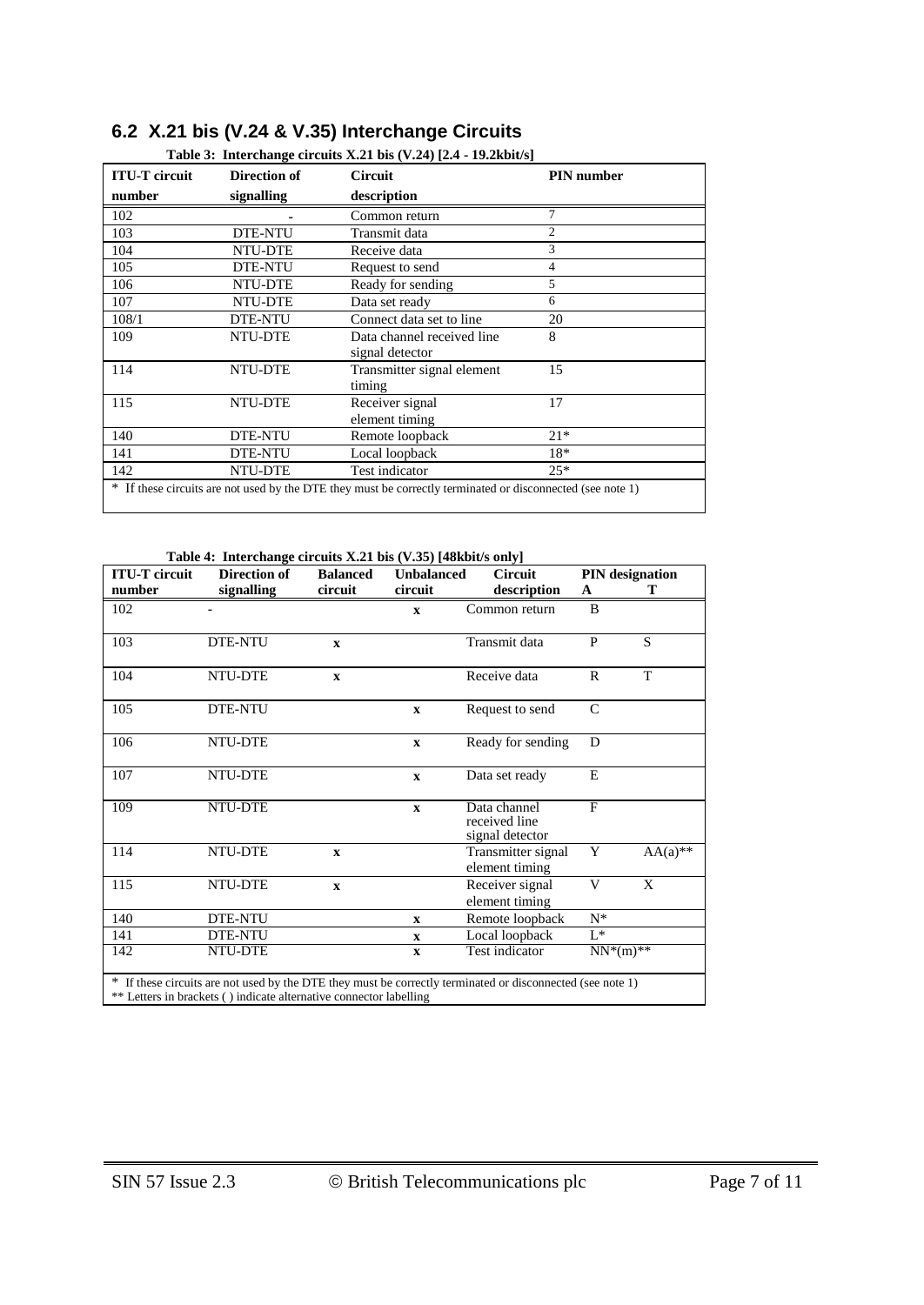#### *note 1: Interchange circuits not used by the DTE*

*It is important that all conductors connected to pins listed in the tables are either:*

- *Correctly terminated at the DTE as specified in the relevant ITU-T recommendation at all times, or*
- *Disconnected on the interface cable at the NTU connector end.*

*This avoids spurious conditions on interchange circuits causing incorrect operation of the NTU. This is especially important on loop control circuits 140 and 141.*

#### **6.3 X.21 bis (V.24 & V.35) sub-options**

*Note: KiloStream Low Speed products (2.4, 4.8, 9.6kbit/s) and 19.2kbits/s KiloStream High Speed (including the X21 bis (V.24) interface option) have been withdrawn from new supply since November 2012. All remaining KiloStream products (including the X21 bis V.35 interface) will be withdrawn from new supply on 1st September 2016. It is further expected that all KiloStream products (at all speeds) will be completely withdrawn from service in March 2020.*

The table below shows the various option codes used by BT to ensure a new circuit is correctly configured. The first options shown in each case are the most likely to be used.

| <b>ITU-T</b>             | Interchange circuit with an | <b>BT</b> suggested defaults | <b>Customer alternatives</b> |
|--------------------------|-----------------------------|------------------------------|------------------------------|
| interface                | option                      |                              |                              |
|                          |                             |                              |                              |
| $X.21$ bis $(V.24)$      | Circuit 106                 | Zero delay                   | 10-20ms delay                |
|                          | Ready for send delay (RFS)  |                              |                              |
|                          | Circuit 108/1               | Permanently ON               | Controlled by terminal       |
|                          | Connect data set to line    |                              | equipment                    |
|                          | (CDSTL)                     |                              |                              |
|                          | Circuit 107                 | To follow CDSTL              | Set OFF under                |
|                          | Data set ready (DSR)        |                              | fault conditions             |
| $X.21 \text{ bis}(V.35)$ | Circuit 106                 | Zero delay                   | $10-20$ ms delay             |
|                          | Ready for send delay (RFS)  |                              |                              |
|                          | Circuit 107                 | To follow CDSTL              | Set OFF under                |
|                          | Data set ready (DSR)        |                              | fault conditions             |

**Table 5: X.21 & X.21 bis sub-options**

#### **7. Network Terminating Equipment**

A KiloStream circuit is provided with an NTU at either end. These units provide the correct interfaces to ITU-T standards and are connected to a mains power supply

The NTU consists of a single printed circuit card, which can be housed in one of two ways.

#### **Single unit**

The NTU is housed in a moulded plastic case that is designed to rest on a desktop. The customer's Data Terminal Equipment interface is located at the rear of the case, together with a line connection card and a 3 metre long mains cable complete with a  $BS1363^{[3]}$ , 3 pin moulded plug top.

#### **Multiple installation**

The NTU can be mounted in a KiloStream shelf. The shelf is in 19 inch rack equipment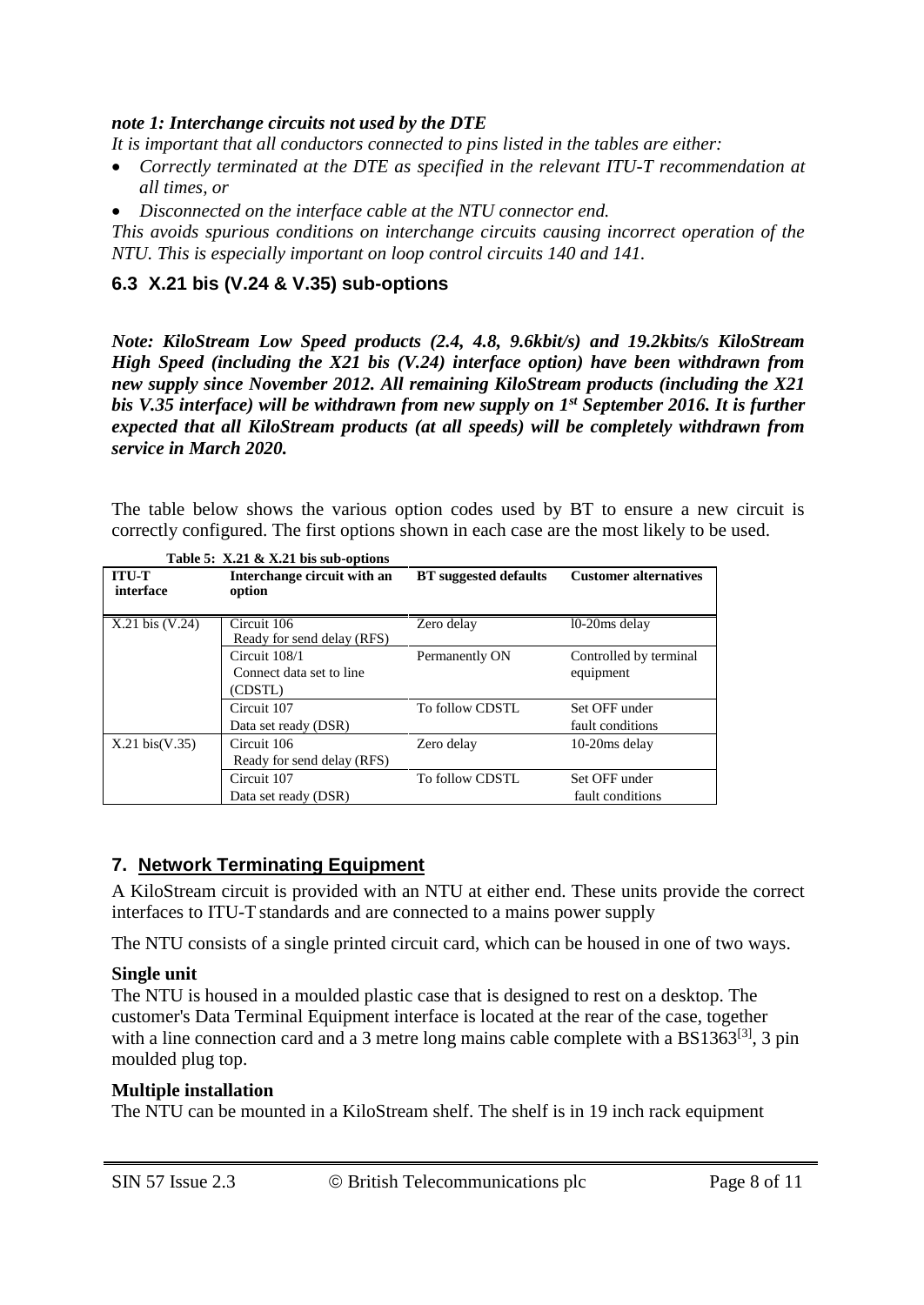practice, 6 vertical units (VU) high. It can provide for up to 12 KiloStream circuits of any combination of types.

#### **8. Power supply**

#### **Single unit**

The socket must meet the requirements of British Standards Specifications BS1363 and be wired in accordance with the 15th edition of the IEE wiring regulations. Subject to building fire regulations, this unit must be powered at all times.

#### **Shelf Mounted**

The external power supply should be connected on installation and the shelf power unit switched ON. Again, subject to building fire regulations, this unit must be powered at all times.

#### **9. Operating Environment**

| Table 6: Shelf mounted NTU specifications |                                                      |  |  |  |
|-------------------------------------------|------------------------------------------------------|--|--|--|
| Dimensions                                | H 261 mm x W 25mm x D 248mm                          |  |  |  |
| Weight                                    | 0.55kg                                               |  |  |  |
| Power requirements                        | $240V$ at $50Hz$                                     |  |  |  |
| Power consumption                         | Approximately 7 watts (100 watts fully loaded shelf) |  |  |  |

| Dimensions            | H 55mm x W 251 mm x D 274mm                                                                                      |
|-----------------------|------------------------------------------------------------------------------------------------------------------|
| Weight                | 2.9kg                                                                                                            |
| Power requirements    | 240V RMS AC -10% to $+6\%$ 45Hz to 55Hz                                                                          |
| Power consumption     | Approximately 8 watts                                                                                            |
| Operating environment | $5^0$ C to $55^0$ C<br>Relative humidity 90% non-condensing (max)<br>at a temperature range of $20-45^{\circ}$ C |

#### **Table 7: Shelf mounted NTU specifications Single unit specifications**

#### **Table 8: KiloStream shelf specifications**

| Dimensions            | H 266mm x W 482mm x D 269mm (6VU)           |
|-----------------------|---------------------------------------------|
| Weight                | 16.12kg                                     |
|                       | 240V RMS AC 45Hz to 55Hz                    |
|                       |                                             |
| Power consumption     | Approximately 100 watts fully equipped      |
| Operating environment | $5^0$ C to $55^0$ C                         |
|                       | Relative humidity 90% non-condensing (max)  |
|                       | at a temperature range of $20-45^{\circ}$ C |

#### The shelf can also be housed in one of two ways:

|         | Table 9: Further shelf housing options |                                    |                                                                                                                                                                     |  |  |  |
|---------|----------------------------------------|------------------------------------|---------------------------------------------------------------------------------------------------------------------------------------------------------------------|--|--|--|
| Housing | Number of                              | <b>Dimensions</b>                  | Description                                                                                                                                                         |  |  |  |
|         | shelves/circuits                       |                                    |                                                                                                                                                                     |  |  |  |
| Case    | Up to $1/12$                           | H 270mm<br>W 540mm<br>D 400mm      | A metal case with a perspex front<br>cover designed to rest on a desk top<br>Power, line & data interface connectors<br>are provided at the rear.                   |  |  |  |
| Cabinet | Up to $4/48$                           | H 1730mm<br>W 600mm<br>$D_{600mm}$ | A metal cabinet with full length doors<br>fitted front and rear. Power and line<br>connectors are permanently cabled in<br>Interface connectors are situated at the |  |  |  |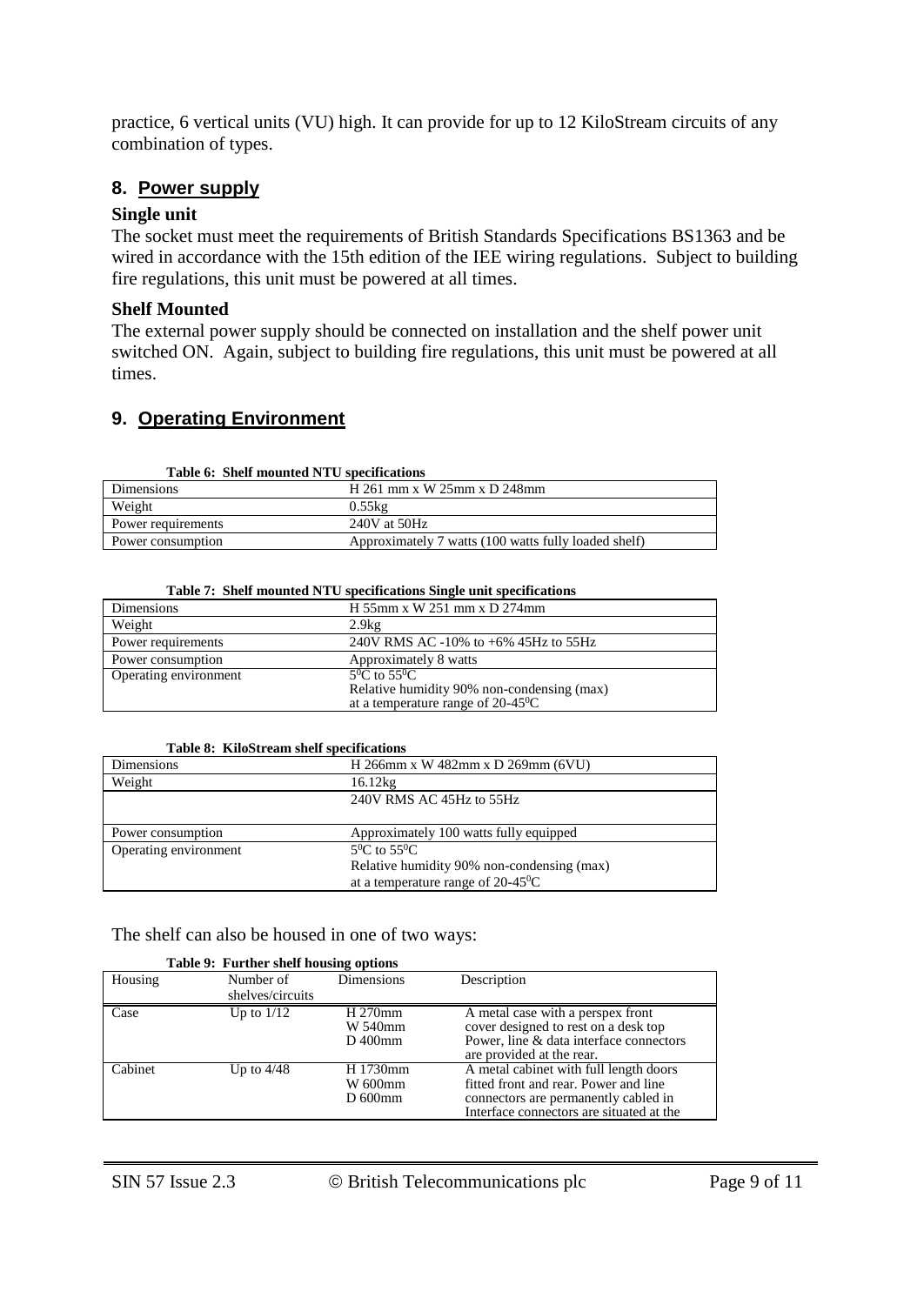|                                   | bottom of the cabinet at the front or as<br>advised                                         |
|-----------------------------------|---------------------------------------------------------------------------------------------|
| Customer owned<br>rack or cabinet | The shelf can be fitted into any<br>suitable 19 in practice rack subject<br>to BT approval. |

#### **10. Further information**

Contacts for further information can be found at<http://www.btplc.com/sinet/>

Alternatively please contact either:

- Your Company's BT account manager
- For business customers, BT sales on 0800 800152 for product and service information, sales and rental enquiries.

If you have enquiries relating to this document then please contact: [sinet.helpdesk@bt.com](mailto:sinet.helpdesk@bt.com)

#### **11. References**

|                   | ITU-T $Rec.X.21$   | Interface between Data Terminal Equipment and Data Circuit-    | 1992   |
|-------------------|--------------------|----------------------------------------------------------------|--------|
|                   |                    | terminating Equipment for synchronous operation on public      |        |
|                   |                    | data networks                                                  |        |
| [2]               | ITU-T Rec.X.21 bis | Use on public data networks of Data Terminal Equipment         | 1988   |
|                   |                    | (DTE) which is designed for interfacing to synchronous         |        |
|                   |                    | V-Series modems                                                |        |
| $\lceil 3 \rceil$ | BS1363             | Specification for 13 A fused plugs and switched and unswitched | Latest |
|                   |                    | socket-outlets                                                 | Issue  |

For further information or copies of referenced sources, please see document sources at: <http://www.btplc.com/sinet/>

SINs are available from<http://www.btplc.com/sinet/>

#### **12. Glossary**

| <b>CCITT</b> | International Telegraph and Telephone Consultative Committee                                           |  |  |
|--------------|--------------------------------------------------------------------------------------------------------|--|--|
| <b>DCE</b>   | Data Circuit-terminating Equipment (aka NTU)                                                           |  |  |
| <b>DTE</b>   | Data Terminal Equipment                                                                                |  |  |
| <b>ITU-T</b> | International Telecommunications Union - Telecommunication standardisation sector<br>(formerly CCITT). |  |  |
| <b>NTU</b>   | Network Terminating Unit (aka DCE)                                                                     |  |  |
| <b>SIN</b>   | Suppliers' Information Note                                                                            |  |  |
| <b>RFS</b>   | Ready For Service                                                                                      |  |  |
| <b>CDSTL</b> | Connect Data Set To LIne                                                                               |  |  |
| <b>DSR</b>   | Data Set Ready                                                                                         |  |  |
| VU           | <b>Vertical Unit</b>                                                                                   |  |  |